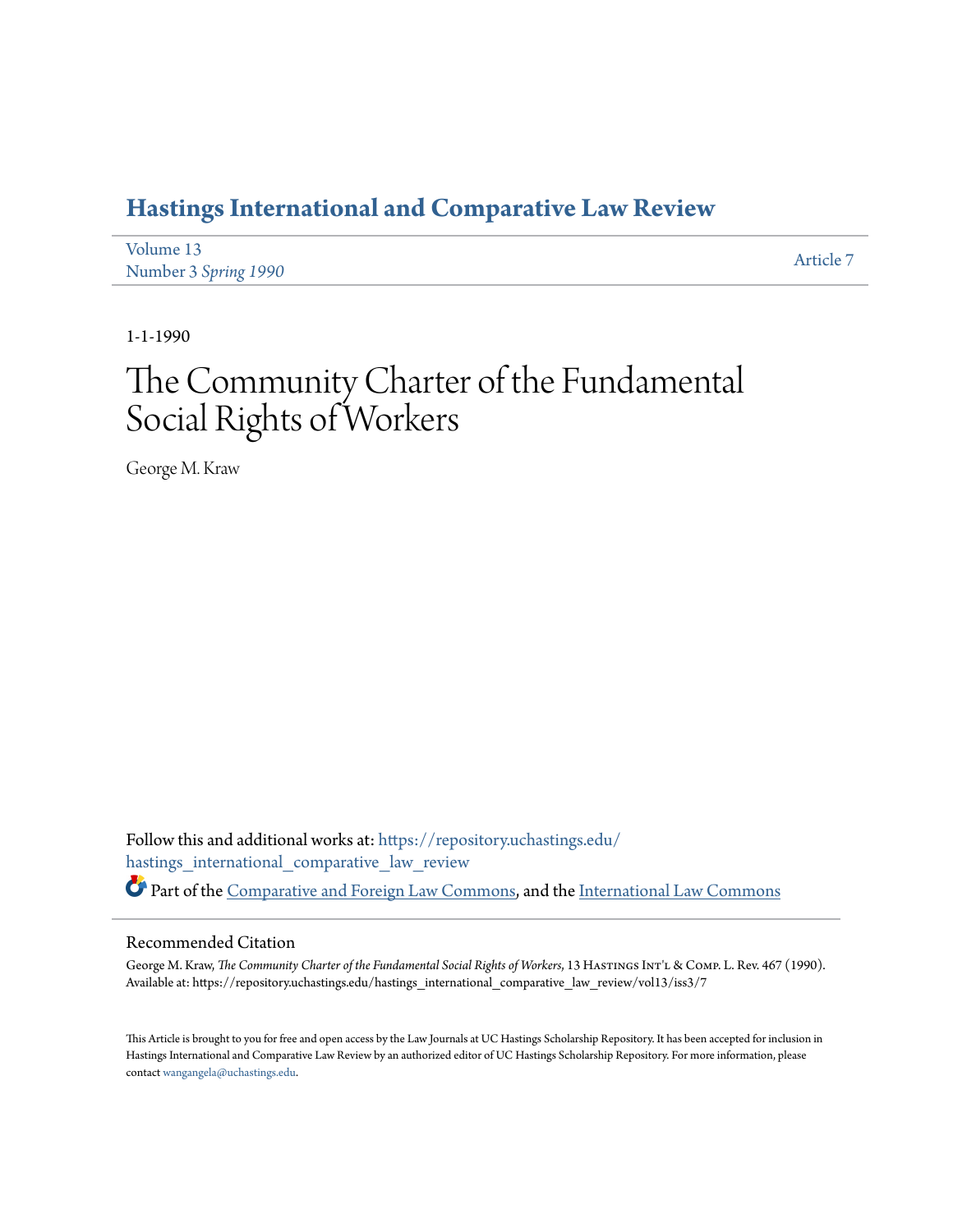# **The Community Charter of the Fundamental Social Rights of Workers**

*By* **GEORGE M. KRAW\***

### **I. INTRODUCTION**

Two hundred years after revolutionary France enacted the Declaration of the Rights of Man,' the European Community **(EC** or the Community) adopted the far reaching, if awkwardly named, Community Charter of the Fundamental Social Rights of Workers (Charter).<sup>2</sup> The Charter sets social standards that the Community, Member States, and businesses must maintain. The Charter protects all Community workers, benefits all its citizens, and likely impacts far beyond the Community's borders.

To date, commentary concerning European integration has concentrated on economic issues. The past year's stunning events in Eastern Europe raise new political questions that the Community as a whole must address. The possible reunification of Germany and the announced desire of Hungary to join the EC demonstrate that European integration is not simply a matter for Western European countries.

Yet, even as the Soviet Bloc crumbles, there is no indication that concepts of social protection, both the Marxist and non-Marxist variety, have lost their appeal. The view that the state is responsible for setting work and living standards and providing opportunities for advancement to all citizens remains widely held throughout Europe.

There is no evidence that the political opposition now forming in Eastern Europe opposes such goals. Even if Eastern Europe replaces its planned economies with a free market system, it does not necessarily fol-

Partner Kraw & Kraw. B.A. 1971, University of California at Santa Cruz; M.A. 1974, University of Berkeley; J.D. 1976, Boalt Hall, University of California at Berkeley.

<sup>1.</sup> Declaration of the Rights of Man and of the Citizen, *adopted* Aug. 26, 1789, *reprinted in* **THE FRENCH DECLARATION OF THE RIGHTS OF MAN AND OF THE CITIZEN AND THE AMERICAN BILL** OF **RIGHTS: A BICENTENNIAL** COMMEMORATION (1989).

<sup>2.</sup> Community Charter of the Fundamental Social Rights of Workers, Oct. **30,** 1989, Comm'n of Eur. Comm., Final Draft No. **9430/2/89** REV 2 SOC **370** (amending *id.,* Oct. 2, 1989, Comm'n of Eur. Comm., **8997/89 SOC** 345, **COM(89)** 471 final) (available through Lafayette Publications, 1701 K Street, NW, Suite 805, Washington, DC 20006, telephone: (202) **463-1992)** [hereinafter Charter].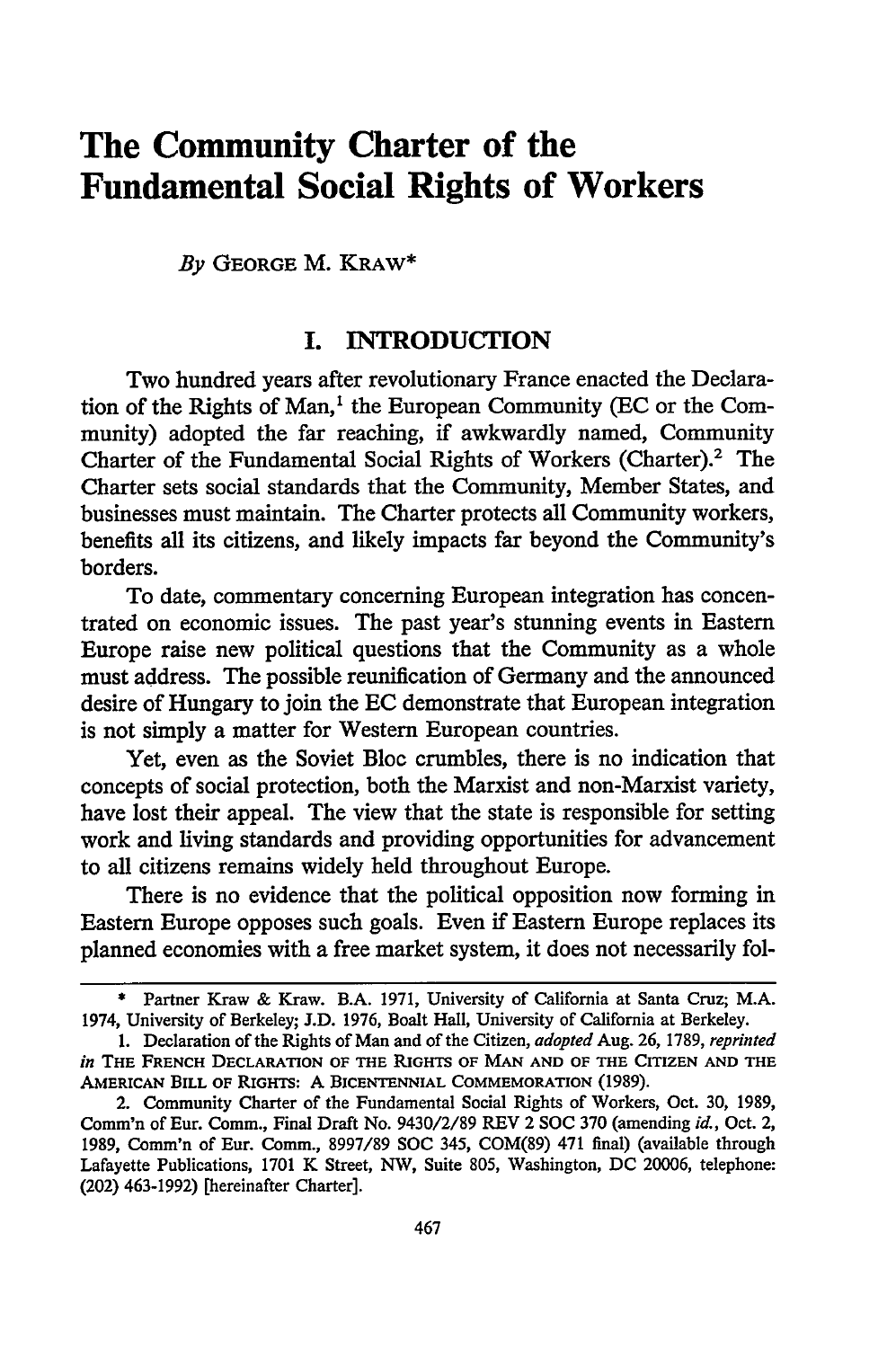low that these nations' ostensible commitment to comprehensive social protection as a fundamental human right will diminish. This commitment may in fact be strengthened by the general disgust with the privileges enjoyed by the former ruling elite of the East European regimes and the leadership's attendant hypocrisy. It seems most likely that the future regimes will allow market economies, but only in a society fully committed to providing for each citizen's social and economic needs as a matter of right.

Should the emerging political forces in Hungary, Czechoslovakia, and East Germany follow progressive domestic policies while conducting a nonaligned foreign policy, similar political forces in the European Community will likely be strengthened. Removing the military and political threat posed by Eastern Europe will also remove the subversive taint some find in progressive social ideas and allow such ideas a more free and dispassionate hearing in the West. To many, the most attractive of these social ideas is that the state must be more than an insurer of last resort or the provider of basic necessities. Rather, the state has an obligation to be the guarantor of fundamental social rights.

This obligation is the very issue addressed by the draft Charter. The draft contains thirty short paragraphs, divided into two titles: "Fundamental Social Rights" and "Implementation of the Charter."3 The fundamental rights are gathered into twelve groups:

- (1) Freedom of Movement;4
- (2) Employment and Remuneration; <sup>5</sup>
- (3) Improvement of Living and Working Conditions;6
- (4) Social Protection;7
- (5) Freedom of Association and Collective Bargaining;8
- (6) Vocational Training;9
- (7) Equal Treatment for Men and Women;<sup>10</sup>
- (8) Information, Consultation, and Participation for Workers;<sup>11</sup>
- (9) Health Protection and Safety at the Workplace;<sup>12</sup>

- 5. *Id.* paras. 4-6.
- *6. Id.* paras. 7-9.
- *7. Id.* para. 10.
- 8. *Id.* paras. 11-14.
- *9. Id.* para. 15.
- 10. *Id.* para. 16.
- **11.** *Id.* paras. 17-18.
- 12. *Id.* para. 19.

<sup>3.</sup> *Id.* tits. **1,** 2.

*<sup>4.</sup> Id.* tit. **1,** paras. 1-3.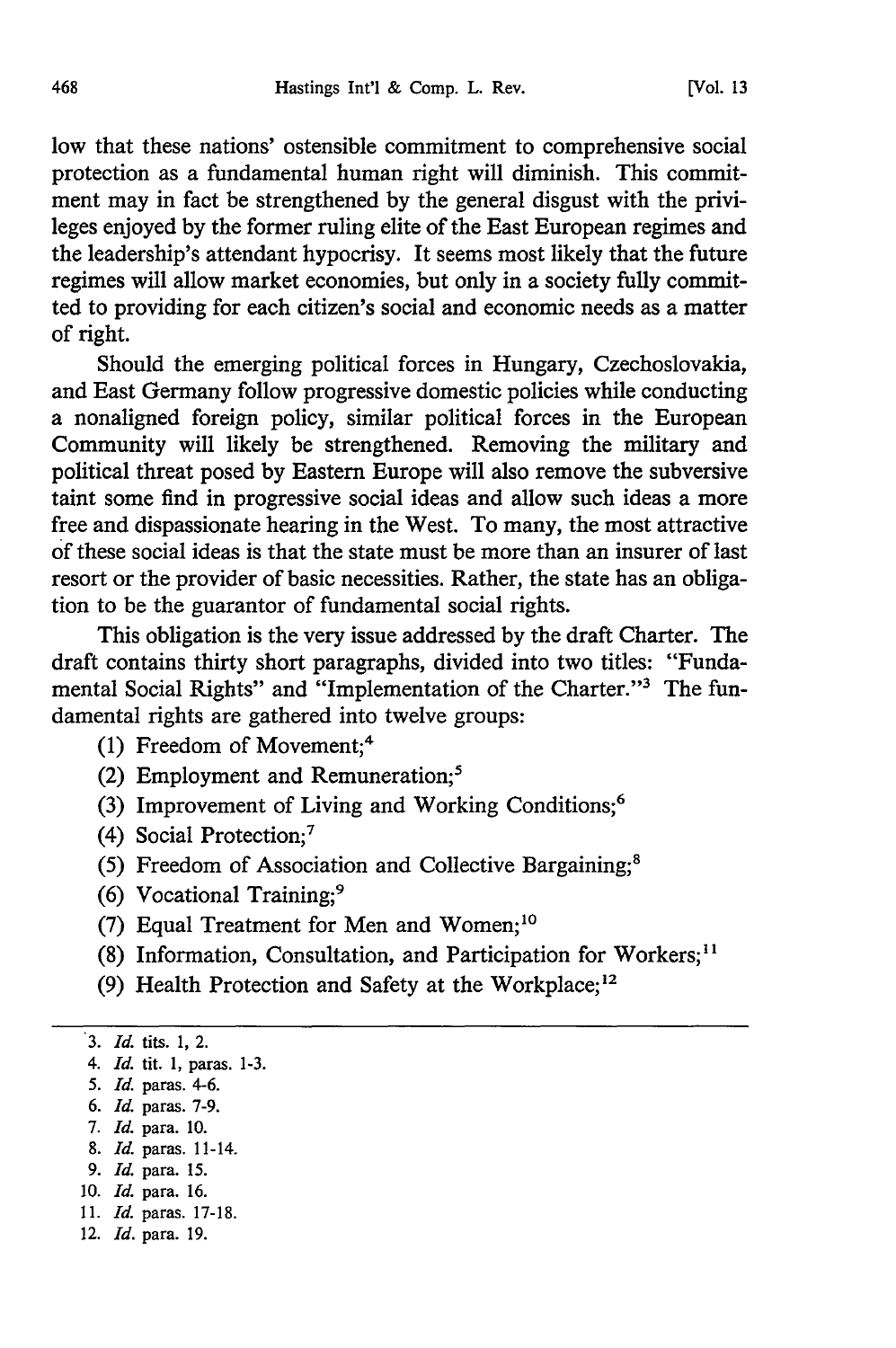- (10) Protection of Children and Adolescents;13
- (11) Elderly Persons;<sup>14</sup>
- (12) Disabled Persons: $15$

Two prefatory clauses to the Charter succinctly summarize its aims as the further development of the social rights of workers and the consolidation of progress already made. Ultimately, the Charter seeks to harmonize social standards throughout the Community, a necessary step for the further political and social integration of the Community's states.

## **II. THE ORIGIN OF THE CHARTER**

The Charter represents a step in the process to create a Single European Market by **1992.** This process is the culmination of work begun with the creation of the European Community by the Treaty of Rome in 1957.16 Although proponents of a unified Europe called for full economic integration throughout the post-war period, it was not until the passage of the Single European Act<sup>17</sup> that the task began in earnest. Within three months, the Commission of the European Communities, the EC's executive, produced the White Paper which detailed three hundred obstacles, problems, and miscellaneous matters that required solutions prior to unification.<sup>18</sup> The Commission set 1992 as the deadline for their resolution. To date, more than half of the problems and obstacles have been resolved.<sup>19</sup>

Even before the upheaval in Eastern Europe, there was tremendous momentum for the completion of unification. One distinguished observer believes that the long-term effects of the Single European Act were likely underestimated by all member governments.<sup>20</sup> Perhaps one such

17. Single European Act, *opened* for *signature* Feb. 17, 1986, 30 **O.J.** EuR. **COMM.** (No. L 169) 1 **(1987).**

18. Hoffman, *The European Community and 1992,* 68 **FOREIGN AFF.** 27, 27-28 (1989). Hoffman is the Douglas Dillon Professor of the Civilization of France and Chairman of the Center for European Studies at Harvard University.

19. *Id.*

20. *Id.*

**<sup>13.</sup>** *Id.* paras. 20-23.

<sup>14.</sup> *Id.* paras. 24-25.

<sup>15.</sup> *Id* para. 26.

<sup>16.</sup> Treaty Establishing the European Economic Community, Mar. 25, 1957, 1988 Gr. Brit. T.S. No. 47 (Cmd. 455) 82 [hereinafter Treaty of Rome] (original version at 298 U.N.T.S. 11). The original signatories of the Treaty of Rome were Belgium, France, Italy, Luxembourg, the Netherlands, and West Germany. They were popularly known as the "Common Market." Political differences between France and Great Britain prevented the latter from joining until 1972. Current membership in the community also includes Denmark, Greece, Ireland, Portugal, and Spain.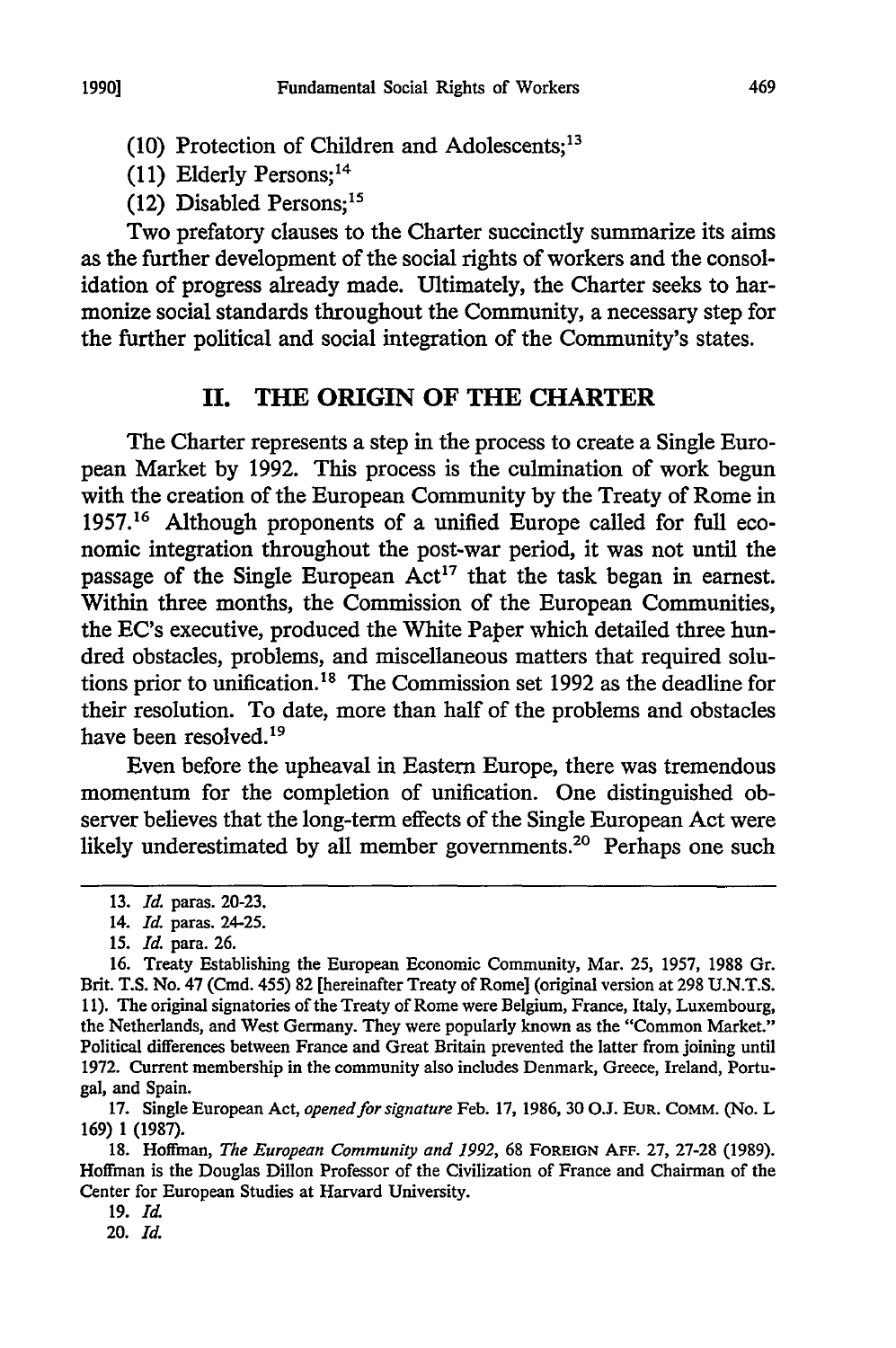overlooked possibility was the creation of a Social Charter setting forth minimum social rights; the Single European Act makes no reference to such a document.

The Commission of the European Communities created the Charter. The Commission consists of seventeen officials selected by the Member States, but independent of them.<sup>21</sup> The Commission's dominant figure is its President, Jacques Delors, who exemplifies the ideological and political synthesis of East and West that marks the new Europe. Like many of Poland's Solidarity leaders, Delors, a former official of a French labor union, has been influenced by progressive Roman Catholic thought.<sup>22</sup> From 1969 to 1972 he served as an adviser to Gaullist Prime Minister Chaban-Delmas, but later became a moderate socialist.<sup>23</sup> He then served as the Minister of Finance in Mitterrand's socialist government before being appointed President of the EC Commission in 1984, a post to which he has been subsequently reappointed.<sup>24</sup>

Delors has been one of the moving forces behind the proposed Charter. In May 1989 EC Commissioner for Social Affairs, Vasso Papandreou, announced the Commission's intention to create the Charter. The proposal was attacked by British Prime Minister Margaret Thatcher as "a return to the Marxist period."<sup>25</sup> Papandreou responded that a charter that guaranteed social rights and insured a social consensus was indispensable to the creation of a single European market.26 At a meeting in Madrid the following month, the government leaders agreed to "adopt measures necessary to achieve the social dimension of the Single Market, taking account of fundamental social rights."<sup>27</sup> Although the Madrid meeting was criticized by European labor leaders as a step backwards from Papandreou's announcement,<sup>28</sup> the Commission continued work on the Charter and completed its draft in late 1989.29

24. *Id.*

25. Guilford, *Proposed Social Charter Attacked by U.K.,* 1 EUROPE-1992, at 168, 168-69 (May 24, 1989). For an interesting alternative view of the effect of European integration, see GrahI & Teague, *The Cost of Neo-Liberal Europe,* 174 NEw LEFr REV. 33 (Mar./Apr. 1989). 26. Guilford, *supra* note 25, at 169.

27. Guilford, *Unions Criticize Summit on 'Social Charter,* 1 EUROPE-1992, at 229, 229-30 (July 5, 1989).

28. *Id.* at 230.

29. Charter, *supra* note 2.

<sup>21.</sup> *Id.*

<sup>22.</sup> *Id.* at 32.

<sup>23.</sup> *Id.*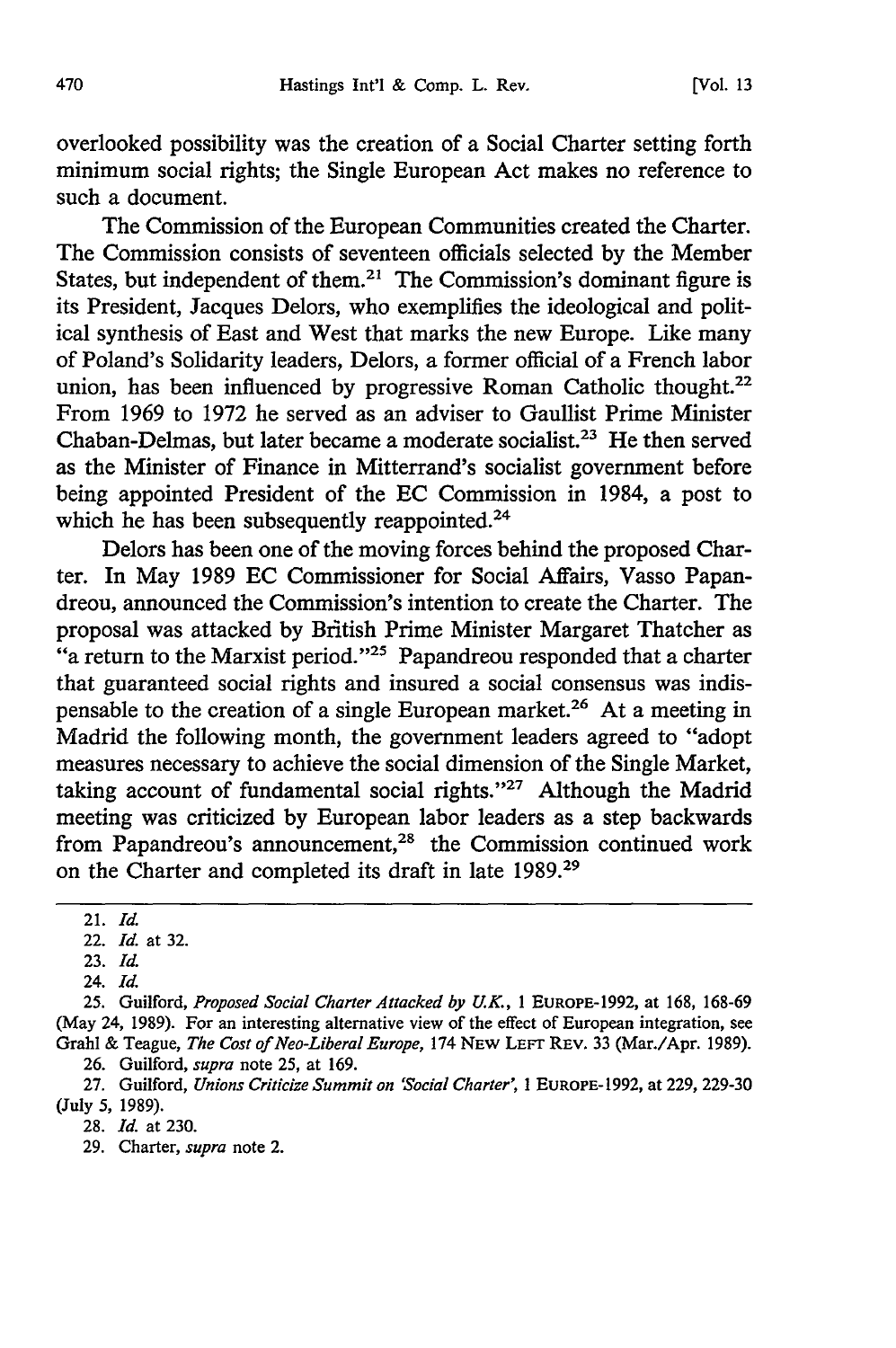#### **HI. LEGAL BASIS FOR THE CHARTER**

The Charter contains sixteen prefatory clauses that set forth its legal basis. The drafters specifically refer to the Treaty of Rome provisions on the freedom of movement of workers;<sup>30</sup> the right of establishment;<sup>31</sup> the social legislation, $32$  in particular as regards the improvement of the working environment;<sup>33</sup> the development of the dialogue between management and labor at the European level;<sup>34</sup> equal pay for men and women for equal work;<sup>35</sup> a common vocational training policy;<sup>36</sup> economic and social cohesion; $37$  and more generally, the approximation of legislation.<sup>38</sup>

The Commission's powers, and those of the EC's other central organs, are set forth in the Treaty of Rome as amended by the Single European Act. Authority for the Charter derives from article 117 of the Treaty of Rome which states:

Member States hereby agree upon the necessity to promote improvement of the living and working conditions of labour so as to permit the equalization of such conditions in an upward direction.

They consider that such a development will result not only from the functioning of the Common Market which will favour the harmonization of social systems, but also from the procedures provided for under this Treaty and from the approximation of legislative and administrative provisions.39

The United Kingdom remains opposed to the Social Charter and could seek to prevent implementation of some of the Commission's policy directives. The European Court may have to decide the issue. Under article 100a of the Single European Act, majority votes are allowed on issues that "have as their object the establishment and functioning of the internal market."<sup>40</sup> Of the provisions cited by the Commission in the preface to the Charter, articles 51, 54, 55, 56, 57, 121, and 130d require unanimous approval of actions by Member States;<sup>41</sup> articles 7, 49, and

- 31. *Id.* arts. 52-58, at 99-101.
- 32. *Id.* arts. 117-22, at 118-19.
- 33. Id. art. 118a, at 118.
- 34. **Id.** art. **118b,** at 119.
- 35. *Id.* art. 119.
- 36. *Id.* art. 128, at 120.
- 37. *Id.* arts. 130a-e, art. 23, at 121-22.
- 38. *Id.* arts. 100, 100a, 235, at 111-12, 126.
- 39. *Id.* art. 117, at 118.
- 40. Single European Act, *supra* note 17, art. 100a, at 8.
- 41. Treaty of Rome, *supra* note 16, arts. 51, 54-57, 121, 130d, at 99, 100-01, 119, 122.

<sup>30.</sup> Treaty of Rome, *supra* note 16, arts. 7, 48-51, at84, 98-99.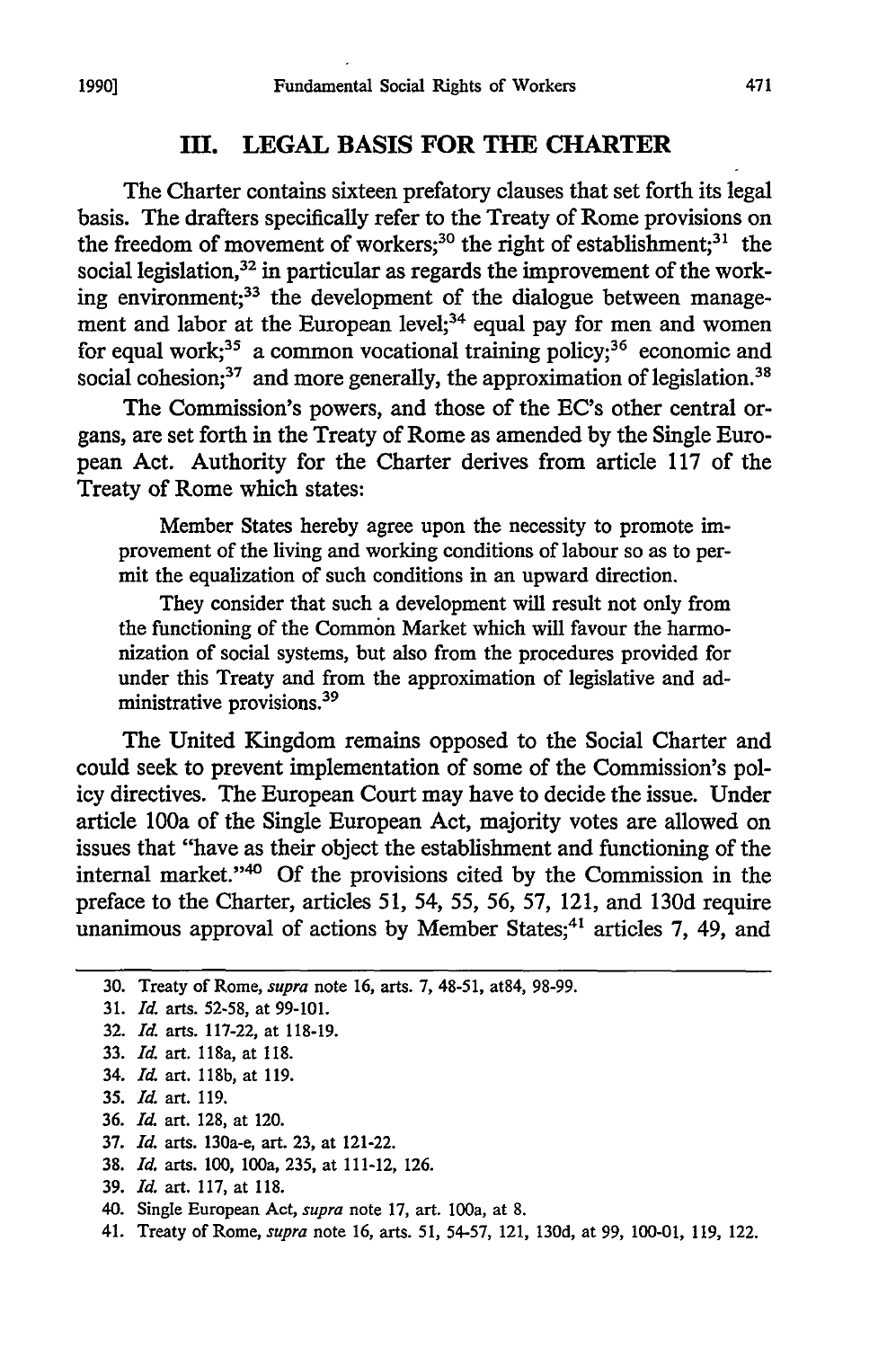130e require majority approval.<sup>42</sup> The remaining articles are either the exclusive province of the Commission, or are statements of rights not making reference to either the Council or the Commission.

Article 117 recognizes the vast differences that exist between the "frontier states" (Greece, Ireland, Portugal, and Spain) and the rest of the EC. The frontier states each have per capita incomes that are sixty percent below the Community's average.43

Since it is easier for governments to be ostensibly ceding power to an unseen market than to a new supranational authority, it is not surprising that economic integration is much farther along than political unification. Yet, economic integration will inevitably lead to a closing of the political and social differences of the Member States, a fact that the Charter recognizes even as it helps to remove such differences.

# **IV. THE CHARTER'S FUNDAMENTAL SOCIAL RIGHTS OF WORKERS**

The Charter is divided into three sections: the prefatory "whereas" clauses, Title I-Fundamental Social Rights, and Title II-Implementation of the Charter. The twelve fundamental social rights are contained in separate sections.

#### A. Freedom of Movement<sup>44</sup>

Freedom of movement is the first right set forth in the Charter. The only restrictions allowed on movement are those justified on grounds of public order, public safety, or public health.<sup>45</sup> Under the Charter any citizen of the Community may engage in any occupation in the Community on the same terms as those applied to nationals of the host country.46 Nationals and non-nationals will be treated equally as regards employment, working conditions, and social protection.<sup>47</sup>

Furthermore, conditions of residence in all Member States will be harmonized, particularly as they concern family reunification. Obstacles arising from the nonrecognition of certain categories of diplomas or occupational qualifications will be eliminated.48 The Charter also calls for special attention to improvement of living and working conditions for EC

- 46. *Id.* para. 2.
- 47. *Id.*
- 48. *Id.* para. 3.

<sup>42.</sup> *Id.* arts. 7, 49, 130e, at 84, 98-99, 122.

<sup>43.</sup> Hoffman, *supra* note 18, at 33.

<sup>44.</sup> Charter, *supra* note 2, tit. 1, paras. 1-3.

<sup>45.</sup> *Id.* para. 1.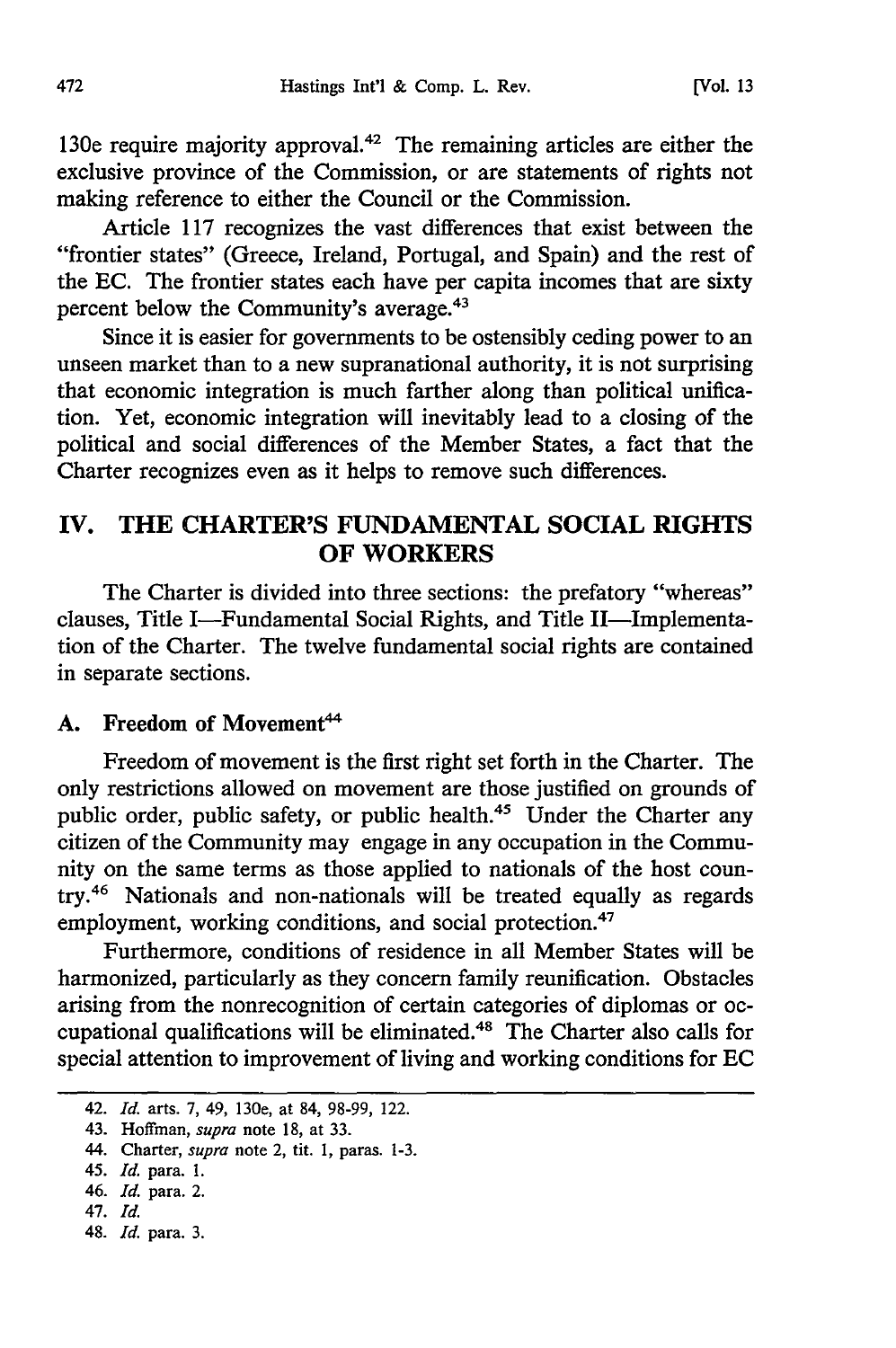citizens residing in frontier regions.49

# **B.** Employment and **Remuneration5°**

Every **EC** citizen shall be free to choose and engage in an occupation according to the regulations governing each occupation, with all employment fairly remunerated.<sup>51</sup> Workers shall be assured a wage sufficient for a decent standard of living.<sup>52</sup> Part-time or short-term work shall be paid on the basis of an equitable reference wage.<sup>53</sup> Although wages may be withheld or seized in accordance with national law, pay should provide subsistence necessary for the worker and his family.<sup>54</sup> Finally, all citizens will have access to public placement services free of charge.<sup>55</sup>

#### **C.** Improvement of **Living and Working Conditions56**

The Charter mandates that the development of the internal European labor market must lead to an improvement in the living and working conditions of the EC's workers.<sup>57</sup> Improvements must also address the regulation of procedures for collective layoffs.58 **All** workers will have the right to a weekly rest period and an annual leave.<sup>59</sup> Conditions of employment shall be stipulated in law, a collective agreement, or a contract of employment, according to the arrangements in each Community nation.<sup>60</sup>

#### **D.** Social Protection<sup>61</sup>

This right guarantees, pursuant to the arrangements in each Member State, all workers shall enjoy adequate levels of social security benefits, whatever the worker's status or the size of the company.62 The unemployed will receive sufficient resources and social assistance for their particular situation.63

*49. Id.* 50. *Id* paras. 4-6. 51. *IA* para. 5. **52. Ia 53.** *Id.* 54. *Id.* 55. *Id.* para. 6. 56. *Id.* paras. 7-9. 57. *Id.* para. 7. **58.** *Id.* 59. *Id.* para. 8. 60. *Id.* para. 9. 61. *Id.* para. **10.** 62. *Id.* 63. *Id.*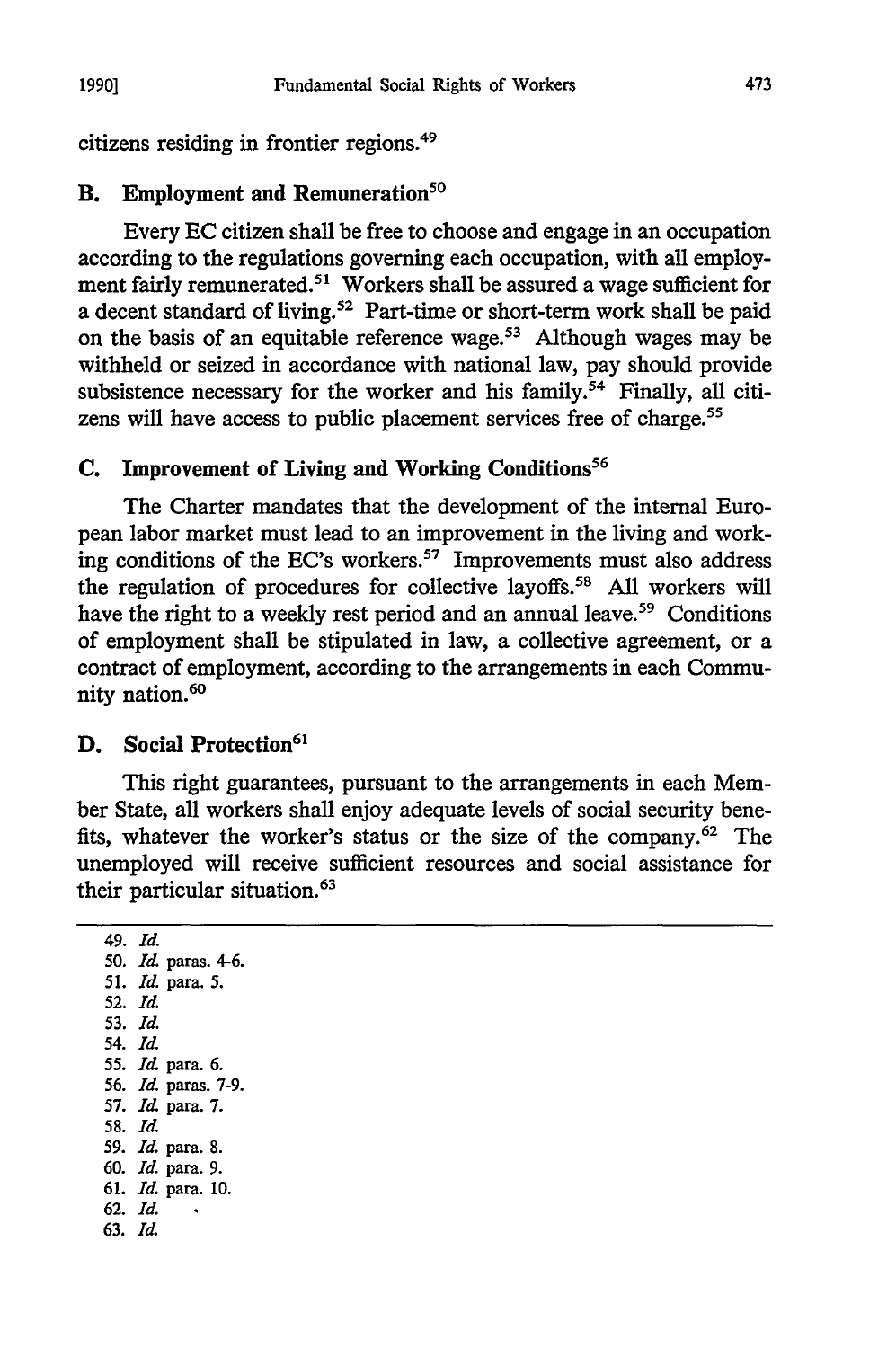#### **E.** Freedom of Association and Collective Bargaining<sup>64</sup>

Employers and employees each have the right to join any professional organization or trade union to defend their economic or social interests.65 Anyone may exercise or renounce this right without personal or occupational damage.<sup>66</sup> This section also recognizes the specific right to negotiate and conclude collective bargaining agreements according to national legislation and practice.<sup>67</sup>

This right is intended to encourage dialogues and relations between employers and workers at the European level. Workers are also given the explicit right to strike, subject to the obligations arising under national practices and collective agreements. 68 Facilitation of the settlement of industrial disputes is encouraged through the establishment and utilization of procedures for conciliation, mediation, and arbitration.<sup>69</sup> The internal legal order of the Member States determines the extent to which these rights apply to the armed forces, the police, and the civil service.<sup>70</sup>

#### F. Vocational **Training71**

**All** Community workers are entitled to continued vocational training throughout their working lives.72 Public authorities, enterprises, or where appropriate, labor-management groups must establish continuing and permanent training systems.73 Programs in each country must be open and equally accessible to all Community citizens.<sup>74</sup>

#### **G. Equal Treatment of Men and Women<sup>75</sup>**

Men and women are entitled to equal treatment, and equal opportunities for both sexes are to be developed.76 Special attention is to be given to the issues of equal pay, access to employment, social protection, education, and vocational training and career development for men and wo-

64. *Id.* paras. 11-14. 65. *Id.* para. 11. 66. *Id.* 67. *Id.* para. 12. 68. *Id.* para. 13. 69. *Id.* 70. *Id.* para. 14. 71. *Id.* para. 15. 72. *Id.* 73. *Id.* 74. *Id.* 75. *Id.* para. 16. 76. *Id.*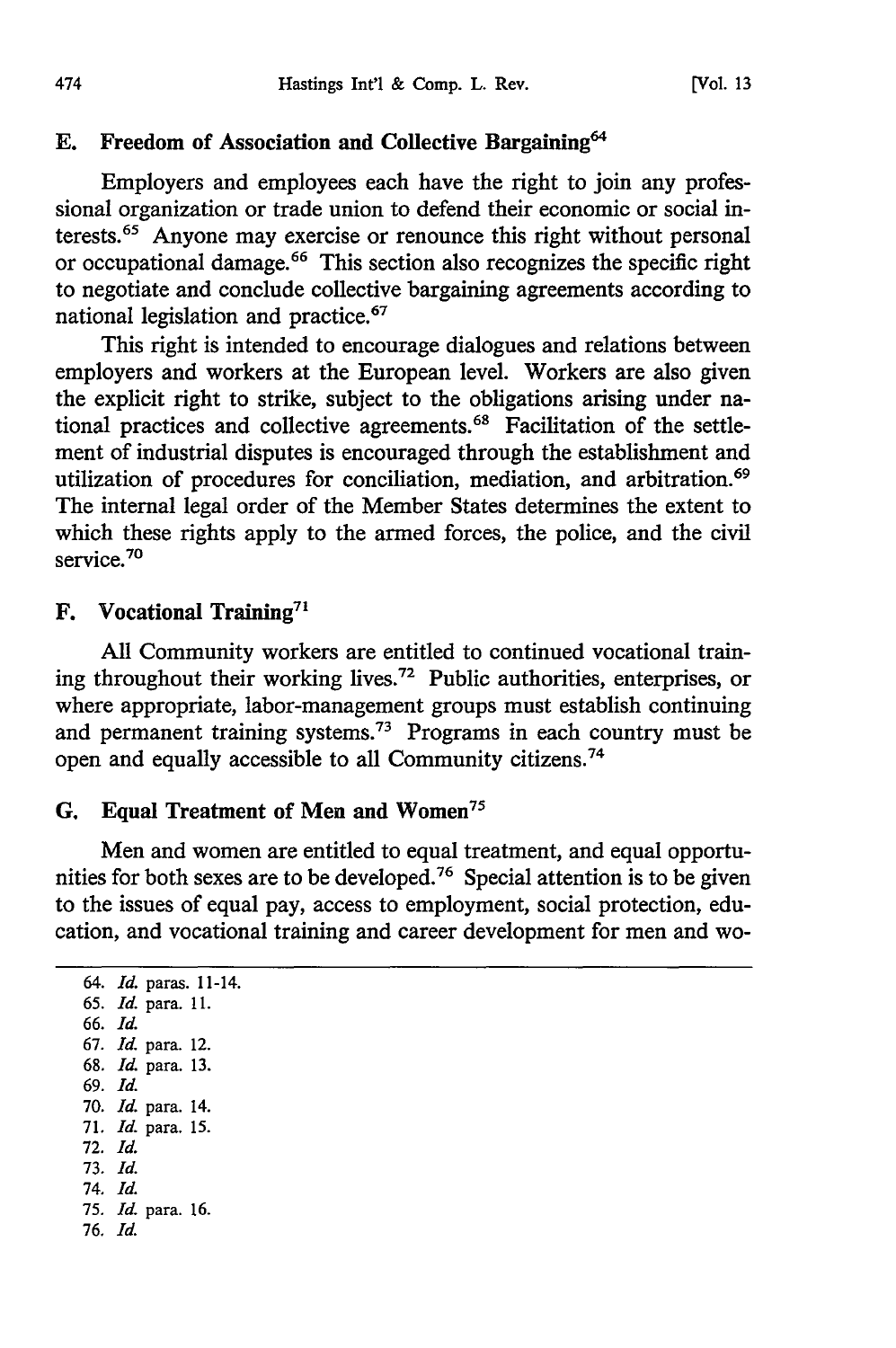men.<sup>77</sup> This includes the development of programs that enable workers to reconcile their occupational and family obligations more easily.<sup>78</sup>

## H. Information, Consultation, and Participation for Workers<sup>79</sup>

This is one of the most controversial provisions of the Charter:

Information, consultation and participation for workers must be developed along appropriate lines, taking account of the practices in force in the various Member States.

This shall apply especially in companies or groups of companies having establishments or companies in several Member States of the European Community.<sup>80</sup>

Such information, consultation and participation must be implemented in due time, particularly in the following cases:

- [1] when technological changes which, from the point of view of working conditions and work organization, have major implications for the workforce are introduced into undertakings;
- [2] in connection with restructuring operations in undertakings or in cases of mergers having an impact on the employment of workers;
- [3] in case of collective redundancy procedures;
- [4] when transfrontier workers in particular are affected by employment policies pursued by the undertaking where they are employed.<sup>81</sup>

These provisions give workers extensive rights in the management of the company. They follow the pattern set by the Dutch and West German labor laws giving workers the right to participate on the board of directors, and as such are bitterly opposed by industrial groups and the Thatcher government.<sup>82</sup>

# I. Health Protection and Safety at the Workplace<sup>83</sup>

**All** workers are guaranteed satisfactory health and safety conditions. 84 Appropriate measures are to be taken to harmonize conditions throughout the Community while maintaining improvements already made.<sup>85</sup>

- 84. *Id.*
- **85.** *Id.*

<sup>77.</sup> *Id*

**<sup>78.</sup> Id**

**<sup>79.</sup>** *Id* paras. **17-18.**

**<sup>80.</sup>** *Id* para. **17.**

**<sup>81.</sup>** *Id* para. **18.**

<sup>82.</sup> Guilford, *supra* note 25, at 168-69.

<sup>83.</sup> Charter, *supra* note 2, tit. 1, para. 19.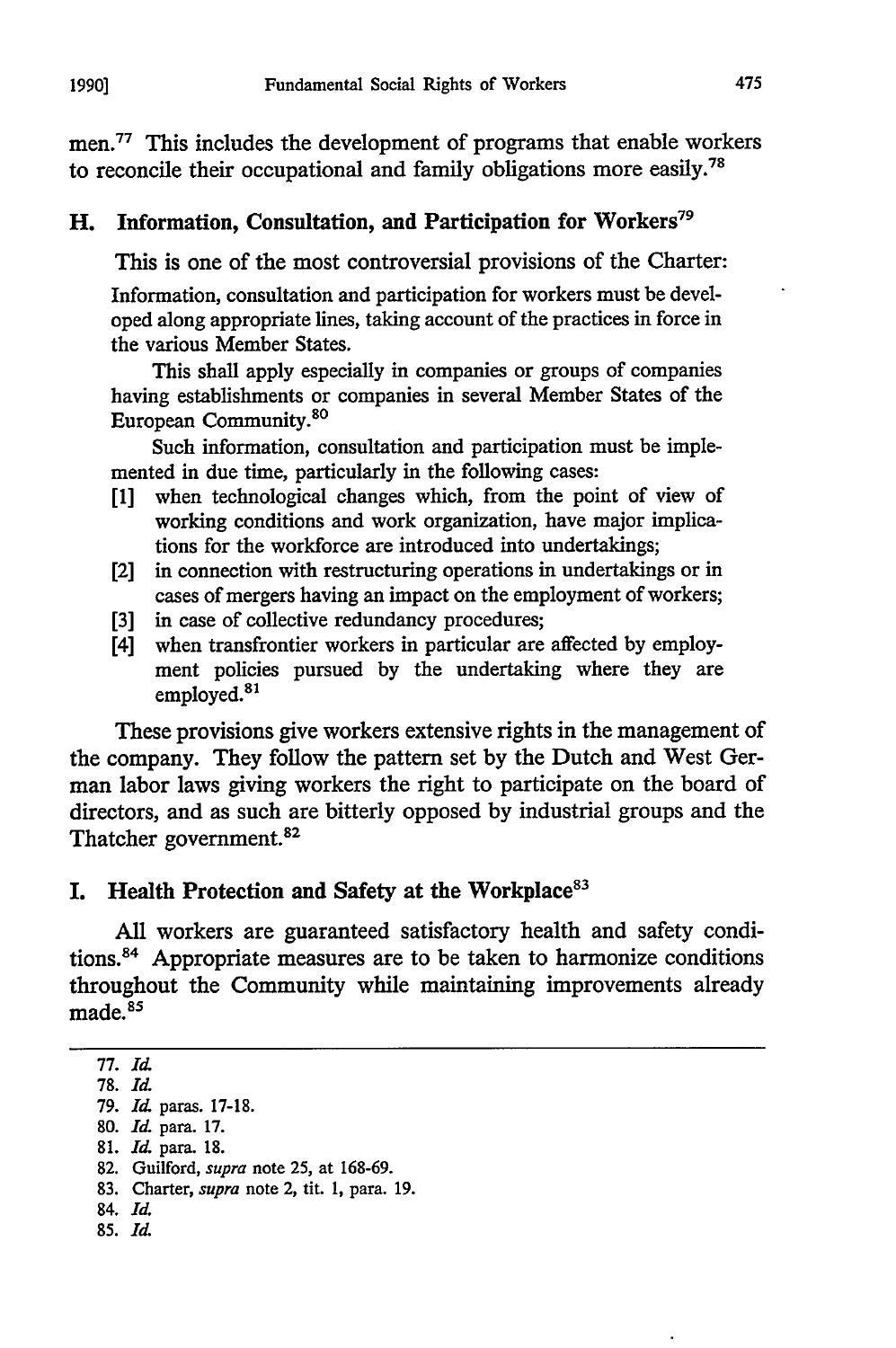#### **J.** Protection of Children and Adolescents<sup>86</sup>

The minimum employment age is fifteen, but this is "without prejudice" to more favorable rules, in particular those that provide for vocational training.87 Those over fifteen who are employed are promised an equitable wage.88 Each country must establish guidelines for younger workers so that their specific needs for development, vocational training, and access to employment are met.<sup>89</sup> The duration of work will be limited and night work prohibited, except in the case of certain jobs set out in national legislation or regulations.<sup>90</sup>

Following the end of compulsory education, young people are to receive sufficient vocational training to prepare them for their future working life.<sup>91</sup> For young workers, such training must take place during working hours.<sup>92</sup>

#### K. Elderly Persons<sup>93</sup>

All retired workers are entitled to a decent standard of living.<sup>94</sup> Individuals who reach retirement age, but are not entitled to a pension and who do not have sufficient income from other sources, are entitled to sufficient resources and to medical and social assistance specifically suited to their needs.<sup>95</sup>

#### L. Disabled Persons<sup>96</sup>

All disabled persons, whatever the origin and nature of their disability, are entitled to assistance in improving their social and professional integration.<sup>97</sup> These measures shall include vocational training and must address issues of ergonomics, accessibility, mobility, transportion, and housing. <sup>98</sup>

86. *Id.* paras. 20-23. 87. *Id.* para. 20. 88. *Id.* para. 21. 89. *Id.* para. 22. 90. *Id.* 91. *Id.* para. 23. 92. *Id.* 93. *Id.* paras. 24-25. 94. *Id.* para. 24. 95. *Id.* para. 25. **96.** *Id.* para. 26. **97.** *Id.* 98. *Id.*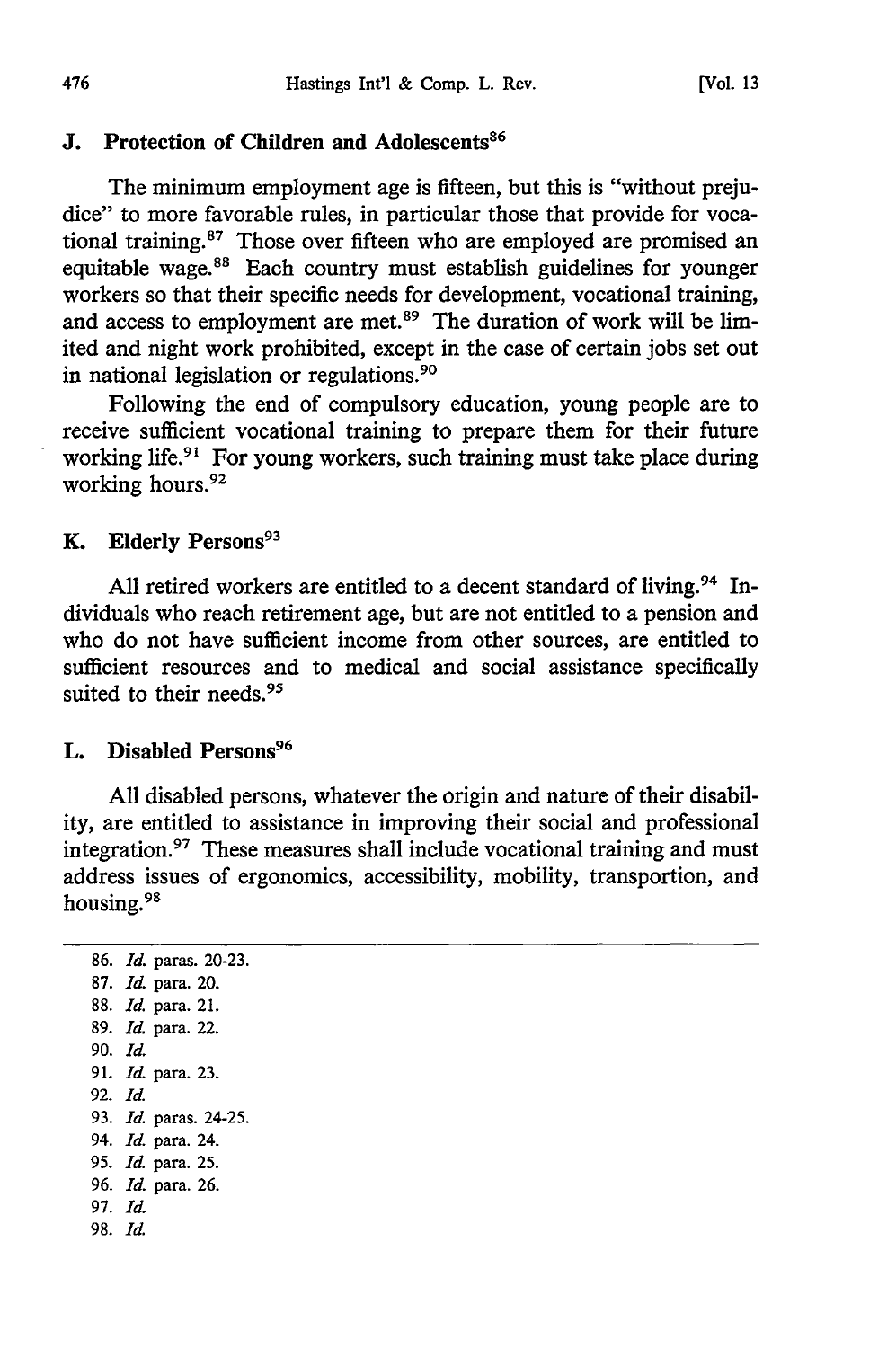## **V. IMPLEMENTATION OF THE CHARTER99**

The final four paragraphs of the Charter relate to its implementation.<sup>100</sup> One section obligates the Member States to take all steps necessary to accomplish the guarantees of the Charter either through legislative measures, or **by** encouraging labor and management to conclude collective bargaining agreements.101

The European Commission is directed to present an action program for implementing the guarantees of the Charter and to make regular reports concerning its progress.102

As with the Single European Act, the role of the European Commission will be vital to the ultimate effect of the Charter. Given the Commission's activist nature, it will probably take an expansive view of its mandate. If this is the case, the Commission itself may become an independent force for the expansion and protection of social rights within the Community, which in turn may bring it into conflict with business groups and other constituencies. As with the Single European Act, **all** the consequences of the Charter are not readily foreseeable at the time of adoption.

#### **VI. CONCLUSION**

The Charter is a document of historic importance. Proponents of European integration, although largely driven **by** liberal economic ideology, are eager to reach agreement with all potential adversaries. Thus, they are willing to embrace progressive concepts of the state's social obligations and workers' rights. Ironically, such social goals are being recognized and accepted throughout the European Community even as both Western and Eastern European socialism move away from economic dogmatism. **By** building a social consensus, the European Community will facilitate the integration of its members and potentially also the emerging democracies of Eastern Europe. In time, it may even help lead public opinion in the United States to see such comprehensive social protection as a fundamental right of all citizens.

**<sup>99.</sup>** *Id* paras. **27-30.**

*<sup>100.</sup> Id.*

**<sup>101.</sup>** *Id.* para. **27.**

<sup>102.</sup> *Id.* paras. **28-29.**